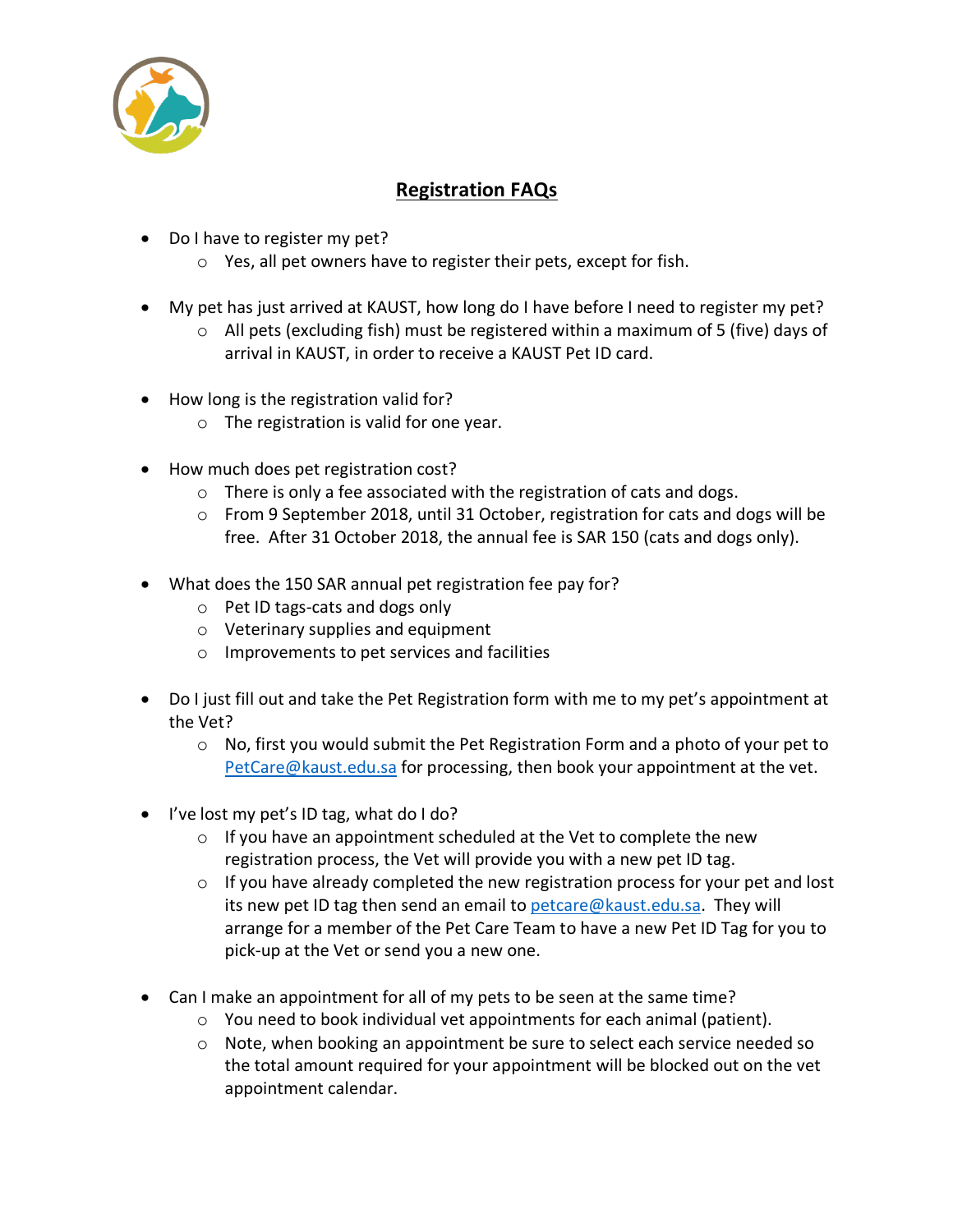

- I need to book an appointment for multiple vet services that total 60 minutes. But I only see 5-minute time slots available in the online appointment booking system. Do I have to book 5-minute appointments individually to reach the 60 minutes?
	- $\circ$  No. Select an available appointment time, this will be the arrival time for your appointment. Once you have completed your appointment booking, the total time required for all of your selected services for the appointment will be reserved for you and blocked out on the scheduling calendar.
- It won't let me finish booking my vet appointment online, what's going on?
	- $\circ$  If the total time needed for your appointment conflicts with an already scheduled appointment you will need to choose a different time/day to book your appointment.
- What happens if I don't register my pet in time?
	- $\circ$  Failure to register a pet within the stipulated timeframe, will result in a fine of SAR250, and you will be required to register the pet within a maximum of 5 (five) days from the receipt of notice of the fine.
	- o Your pet will be unable to be seen by the vet if they are unregistered.
	- o Unregistered animals are treated as stray animals if caught roaming without their owner or caught in a trap.
- I recently took my cat/dog to the vet; do I really need to make an appointment again with the vet here?
	- $\circ$  If you have recently completed the requirements below, you can submit documentation as evidence (in English), along with your registration form. The Petcare team will then review your documents for validity and compliance so that you receive your Pet Tag and Pet ID Card:
		- Medical check
		- Vaccinations
		- Neutering/Spaying
		- Micro-chipping
	- o Please note, you still need to make a 10-minute registration/medical check appointment with the Vet to ensure your pet is fully registered in the new system.
- I already have two cats and one dog but I'm not allowed to register more than two of them, what can I do?
	- o A maximum of two cats or dogs (or one of each) can be kept in housing units. In addition, residents may keep a maximum of two small indoor animals, like a bird or hamster. This maximum pet allowance amount is consistent with all previous